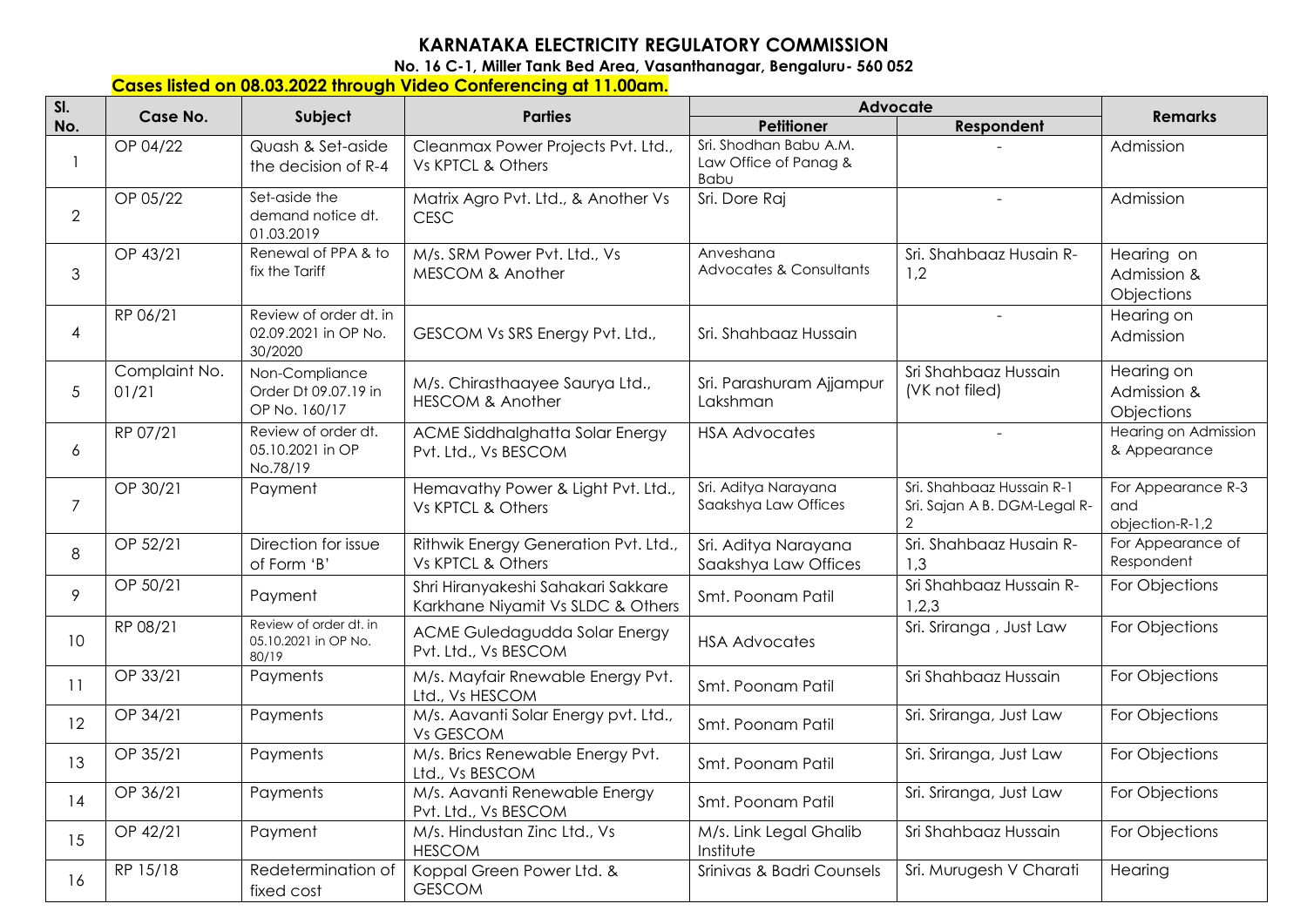| 17             | OP 136/17<br>(On Remand)    | <b>SRTPV Plants</b>                    |                               | Tata Prasanna Kumar Vs BESCOM                                                                         | Madhuri Gaikwad,<br>M/s. Law Links              |                                                                                           | Sri. Sriranga,<br>Just Law            | For Compliance of<br>court order dt.<br>01.02.2022 & Hearing       |
|----------------|-----------------------------|----------------------------------------|-------------------------------|-------------------------------------------------------------------------------------------------------|-------------------------------------------------|-------------------------------------------------------------------------------------------|---------------------------------------|--------------------------------------------------------------------|
| 18             | OP 54/19                    | Wheeling & Banking /<br>Captive Status |                               | Perla Hydro Power Pvt. Ltd., Vs<br>Sri. Aditya Narayana,<br><b>KPTCL &amp; Others</b><br>Saakshya Law |                                                 |                                                                                           | Sri. Shahbaaz Husain for<br>$R-1,2$   | For filing pending<br>status of WP &<br>Hearing                    |
| 19             | OP 26/18                    | Payment                                |                               | <b>BMM Ispat Ltd. Vs. HESCOM</b>                                                                      | Sri. Ajay J Nandalike,<br>Pragathi Law Chambers |                                                                                           | Sri. Guruprasad C<br>Reddy, Indus Law | For filing affidavit &<br>Arguments                                |
| 20             | OP 27/18                    | Payment                                |                               | <b>BMM Ispat Ltd. Vs. HESCOM</b>                                                                      | Sri. Ajay J Nandalike,<br>Pragathi Law Chambers |                                                                                           | Sri. Guruprasad C Reddy,<br>Indus Law | For filing affidavit &<br>Arguments                                |
| 21             | OP 17/19                    | Captive Status                         |                               | Renew Wind Energy (Karnataka)<br>Pvt. Ltd., Vs. HESCOM & Others                                       | Shodhan Babu A.M.<br>Mazag Andrbi               |                                                                                           | Just Law for R-1, 2, 3, 4, 5          | For Compliance of<br>court order dt.<br>27.01.20221 &<br>Arguments |
| 22             | OP 26/19                    | Captive Status                         |                               | ReNew Wind Energy (AP) Pvt. Ltd.,<br>Vs HESCOM & Others                                               | Shodhan Babu A.M.                               |                                                                                           | Just Law for R-1, 2, 3, 4, 5          | For Compliance of<br>court order dt.<br>27.01.2022 &<br>Arguments  |
| 23             | OP 43/19                    | Payment                                |                               | <b>Bharat Electronics Ltd., Vs BESCOM</b><br>& Others                                                 | Ravi Raghavan<br>Lakshmi Kumaran &<br>Sridharan |                                                                                           | Just Law for R-1,3                    | For Arguments                                                      |
|                | <b>Detailed information</b> |                                        |                               |                                                                                                       |                                                 |                                                                                           |                                       |                                                                    |
| SI. No.        | Case No.                    |                                        |                               | Name and Phone No.                                                                                    |                                                 | <b>Email ID</b>                                                                           |                                       |                                                                    |
|                | OP 04/22                    |                                        |                               | Shodhan Babu.A.M. - 88614 68866                                                                       |                                                 | kusum.ranganath@pblawoffices.com<br>shodhan@pblawoffices.com                              |                                       |                                                                    |
| $\overline{2}$ | OP 05/22                    |                                        |                               | Sri. Dore Raj - 97438 97941                                                                           |                                                 | doreraj84@gmail.com                                                                       |                                       |                                                                    |
| 3              | OP 43/21                    |                                        |                               | Anveshana, Advocates & Consultants - 98802 41167                                                      |                                                 | adv.anishacharya@gmail.com                                                                |                                       |                                                                    |
|                |                             |                                        |                               | Sri. Shahbaaz Hussain - 80509 44340                                                                   |                                                 | stephania@precinctlegal.com                                                               |                                       |                                                                    |
| $\overline{4}$ | RP 06/21                    |                                        |                               | Sri. Shahbaaz Hussain - 80509 44340                                                                   |                                                 | stephania@precinctlegal.com                                                               |                                       |                                                                    |
| 5              | Complaint No. 01/21         |                                        |                               | Sri. Parashuram Ajjampur Lakshman - 97627 76142                                                       |                                                 | alp@alparashuram.in                                                                       |                                       |                                                                    |
|                |                             |                                        |                               | Sri. Shahbaaz Hussain - 80509 44340                                                                   | stephania@precinctlegal.com                     |                                                                                           |                                       |                                                                    |
|                | RP 07/21                    |                                        |                               | Sri. Nitish Gupta - 96435 94981                                                                       |                                                 | nitish.gupta@hsalegal.com, charitha.v@maclaw.in                                           |                                       |                                                                    |
|                |                             |                                        |                               | Charitha - 81470 05575                                                                                |                                                 | saurobroto.dutta@hsalegal.com,<br>nishant.talwar@hsalegal.com, hemant.sahai@hsalegal.com, |                                       |                                                                    |
|                |                             |                                        |                               |                                                                                                       |                                                 |                                                                                           | nived.veerapaneni@hsalegal.com,       |                                                                    |
| 6              |                             |                                        |                               |                                                                                                       |                                                 |                                                                                           | sureshth.sharma@hsalegal.com,         |                                                                    |
|                |                             |                                        |                               |                                                                                                       |                                                 |                                                                                           | molshree.bhatnagar@hsalegal.com       |                                                                    |
|                |                             |                                        |                               |                                                                                                       |                                                 |                                                                                           | puja.priyadarshini@hsalegal.com       |                                                                    |
|                | OP 30/21                    |                                        | Aditya Narayana - 99454 38738 |                                                                                                       |                                                 | aditya@saakshyalaw.com, pratiksha@saakshyalaw.com                                         |                                       |                                                                    |
|                |                             |                                        |                               | Pratiksha Nagayach - 9686628079                                                                       |                                                 | stephania@precinctlegal.com                                                               |                                       |                                                                    |
| 7              |                             |                                        |                               | Sri. Shahbaaz Hussain - 80509 44340                                                                   |                                                 | sajan.biddaiah@himatsingka.com                                                            |                                       |                                                                    |
|                |                             |                                        |                               | Sri. Sajan A B. DGM-Legal - 89519 43622                                                               |                                                 |                                                                                           | ganapathy.bopaiah@himatsingka.com     |                                                                    |
|                |                             |                                        |                               |                                                                                                       |                                                 | tarun.mohan@himatsingka.com                                                               |                                       |                                                                    |
| 8              | OP 52/21                    |                                        |                               | Aditya Narayana - 99454 38738                                                                         |                                                 | aditya@saakshyalaw.com                                                                    |                                       |                                                                    |